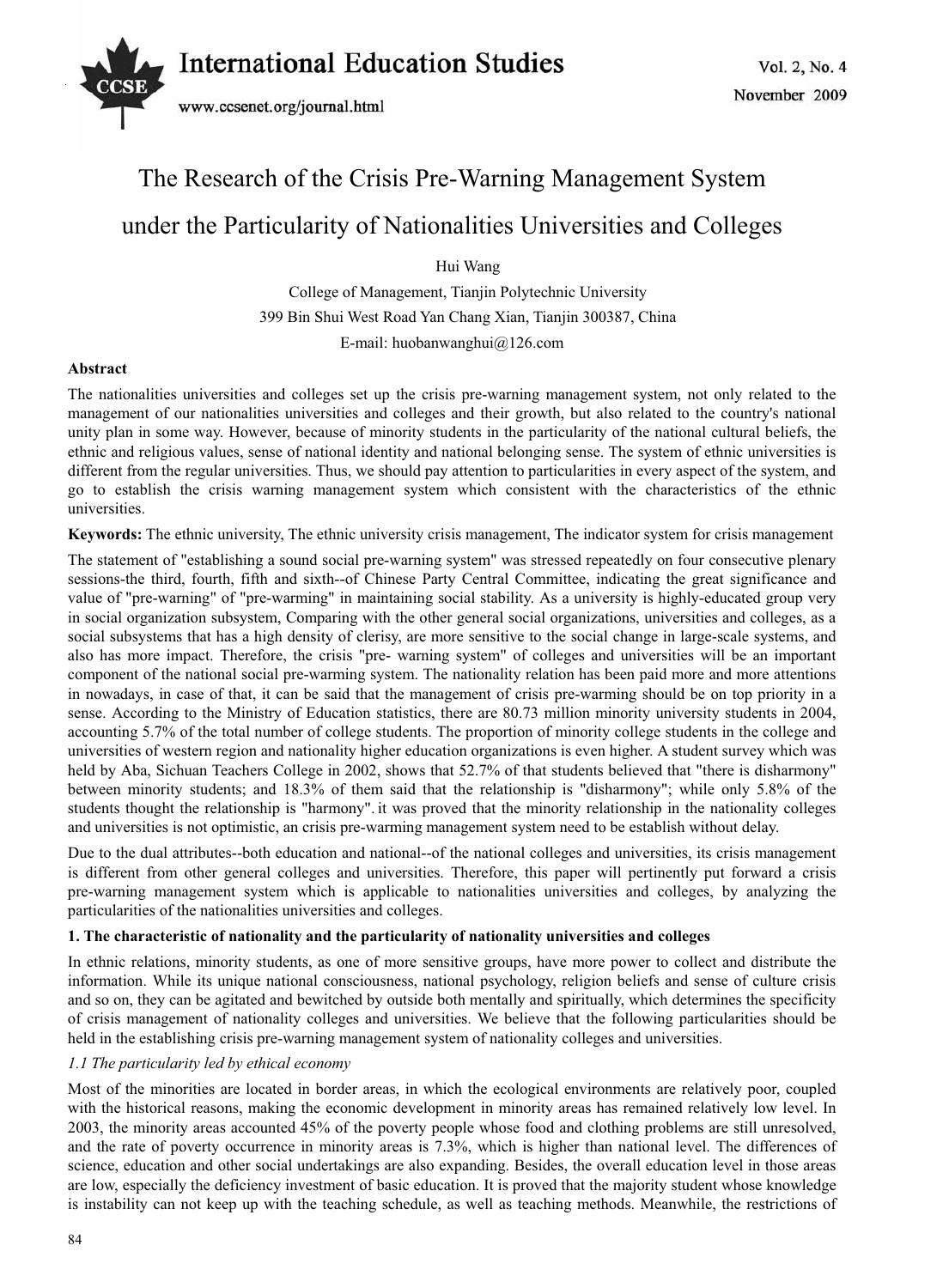family economic conditions make them drop behind the Han nationality and urban students in knowledge, expertise and so on, resulting in a lack of self-confidence of minority college students. In some case, the national inferiority may be translated into the incentive which will lead to a sudden nationality crisis.

#### *1.2 The particularity induced by national culture*

In the long history development, the Chinese national culture has gradually formed unique national cultures. With the development of society and the pervasion of mainstream culture, the attitudes and adaptation degree of minority students to different cultures have produced conflict, and easy get into the assimilation or nationality bias, leading to crisis. Furthermore, the different custom made some students don't understand other national customs and habits, or make the colleges and universities do not expressed the due attention and respect to the national culture. For example, a middle school at the city of French Watts province requested three Tunisia students to quit school, because they wore veils to school. Wearing veils is the custom of Arab woman; as a result, the discriminatory measure immediately brought the anger and protests of local Arab. In logistics work, although the nationality university has established special national restaurant, but food quality is not good, and some cooks have no ideas about the national diet culture.

#### *1.3 particularity induced by national religious values*

According to statistics, the population of all kinds of religious Christians in china is more than 100 million, including more than 260 million minority Christians, which is more than the 25% of the total religious population, while the population of minority just accounts 8.41% of the total population. In recent years, some of the emergencies involving national relationship were resulted by misunderstanding, for individual media and people don't understand the minorities religious. The "Tibet independence" and "Eastern Turkistan" terrorists also deceive the minority nationalities in the name of religious. The two social investigations arming at the religious values of Hun nationality teenagers, conducted by Wan Ming-gang in 2002, showed that the influence of religion in adolescence are getting weaker due to the change of social trends and the decline of religious prestige. But due to the influence of family, monasteries, schools and communities to the growth of teenagers, the religion also affect the student's religious thinking and behavior habits profoundly. The students in nationality colleges and universities learn and live together, so it will inevitably involve religion and religious culture conflict. Religious culture conflict is also one of the inducements of the university crisis management.

#### *1.4 particularity induced by the sense of national self-identity*

The sense of national self-identity is the attitudes to self-national (in groups) and other national (outside groups), beliefs, sense of belonging and behavioral involvement, as well as the sense of identity to national culture, national language and national history etc. this consciousness is formed in the process of national interaction betweens nationality members, and based on the reflection and consideration to their national identity. The national consciousness is growing due to the increase of minorities contraction, and the self-esteem of nationality colleges students are improved obviously. They pay more attentions to the development of self-nationality and real benefit with a strong sense of national self-identity. As a result, the national minority college students have a positive national attitude, and fell pride to their national identity. But in some case, this attitude may be developed into a "sense of exclusivity," the over "assumption" would allow some students to boost some common events to national relations. If this kind of negative effects of national consciousness was used by saboteurs, it could easily be transferred in to things that could damage the national development and the interests of the country.

#### *1.5 The particularity caused by national psychology*

The psychology of minority students is more sensitive than the Han nationality students due to various reasons, so they are more easily strict to the issues of living habits etc. Besides, the big and small side problems which were caused by national psychology arise frequently, because the university does not provide enough communication platforms to students from different nationality. Reflected in the performance of some minority students, the representations are: they will fell offensive if the way of their daily life, customs has been neglected; they will fell incomprehensible if other people are curious about their language; they can not tolerate the slightly different views on their mentality. just as the old saying that the devil is in the details, the small contradictions would be shaped in to major contradiction which can damage the tranquilization by slow accumulation. In the daily management, the nationality colleges and universities need to start from the trivial to avoid the occurrence of a major crisis. Due to the above particularity of nationality colleges and universities and a high degree of consistency of minority students, the crisis management of nationality colleges and universities need to be in depth and comprehensive, rather than "one size fits all". Otherwise, the underestimation of these particularities may make a loophole in the pre-warming system. Meanwhile, the much emphasis could cause national political sensitivity that go against the national unity.

# **2. The establishment of the crisis pre-warning management system under the particularity of Nationalities universities and colleges**

Crisis pre-warning system is a set of signals that can induce the crisis coming and judge the system which between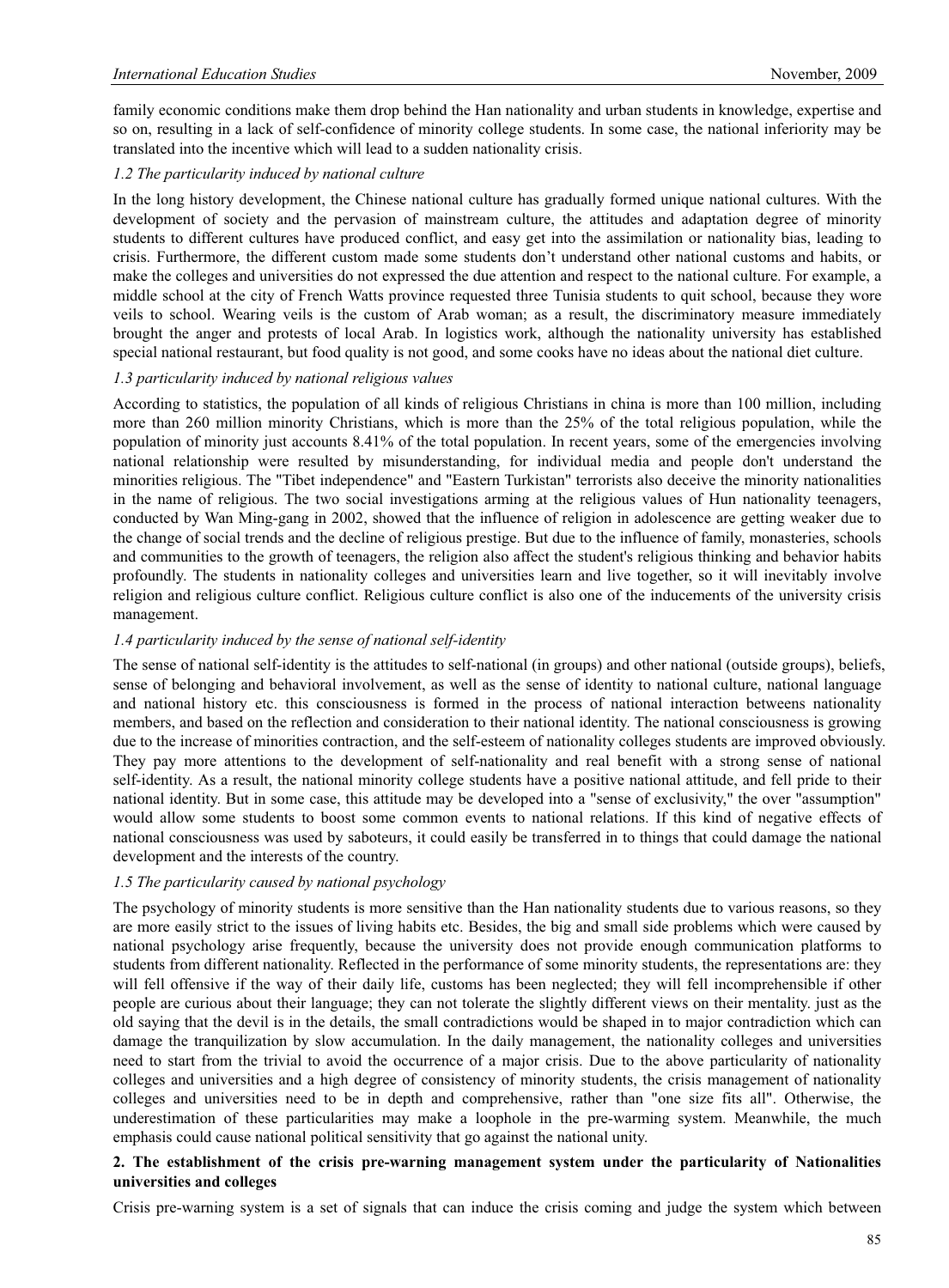these signals and the crisis in order to discover the crisis as soon as possible. the crisis pre-warning management system of nationalities universities and colleges are composed of 4 sub-systems, which is management system of warning index, collecting system of warning information, analyzing and distinguishing system of warning level, and issuing system of warning level.

#### *2.1 Warning index system*

Warning index system of ethnic university is set based on the analysis system model of harmonious national relationship , the investing report of psychological spot -check carried out in national ethnic university students by WangJun who wrote the book Cultural Heritage and Educational Choosing , and The Research and Practice Nationality University Student Thought Political Work in New Time in 2005 which described the thought situations of southwest nationality university students, Each theory connotation of index and specific measurable index are as follows:

#### 2.1.1 National economic index

The national economy index mainly inspects and reflects possible crisis coming under the condition of individual consumption and household income difference of nationality university students. Our economy in backland develops faster than minority areas because the difference of historical and natural condition. Our country is of cultural tradition that is said "not worry few but inequality." The people's psychology bearing capacity is poor for the income differences, which also happens on ethnic university students and other students, which may cause the imbalance of psychology or not to be balanced, or transform to disaffection and hate for society.

The measurable index and weight:

(1) Consumption per head level of minority university students (3);

(2) The difference of consumption per head between minority university students and the Han nationality students (3);

(3) Household income level of minority university students (3);

(4)Implement situation of allowance policy for minority university students from nation or government. (3);

- (5) The employment ratio between minority university students and national average (3).
- 2.1.2 National culture index

The national culture index is mostly about possible coming crisis of minority university students that national culture conflict caused. Minority university students is the elites of nations, their energy is full and thought is active, easy to accept the new things, so that they can promote the development and extension of their nation, they are outstanding successor. Thus, they know how to recognize the culture manner of respective nation and possible crisis when they face cultural conflict or concrete national contradiction of customs and habits.

The measurable index and weight:

- (1) Culture curriculum situation of national culture in university (3);
- (2) National customs and habits as well as development frequency of popularized activities (3);
- (3) Bilingual ability of national university students (3);
- (4) Occurred frequency of national culture activities in university. (National dance, language, sported.) (3);
- (5) Arising frequency of national contradictory events of customs and habits (2).
- 2.1.3 The national religious index

The national religious index primarily reflects and sees about the influence on minority students from national religion consciousness, and the possible crisis for self-awareness of religion. National religious of minority is small, which is easy to be neglected and invaded by external people, and religion consciousness of minority students is higher than other students so that their religious behavior and attitude are very firm. National religion plays a role of spiritual returning and soul conciliation when their mind world is not harmony. So different religious beliefs are easy to cause crisis.

The measurable index and weight:

- (1) The ratio of religious belief of minority university students to university average (2);
- (2) The satisfied degree of religious belief of freedom from minority university students.(4);
- (3) The active degree of religious assembly (3);
- (4) The times of religious conflict and the number of participation (4);
- (5)The influence degree of reactionary religious group (including extremism group of overseas religion) (3).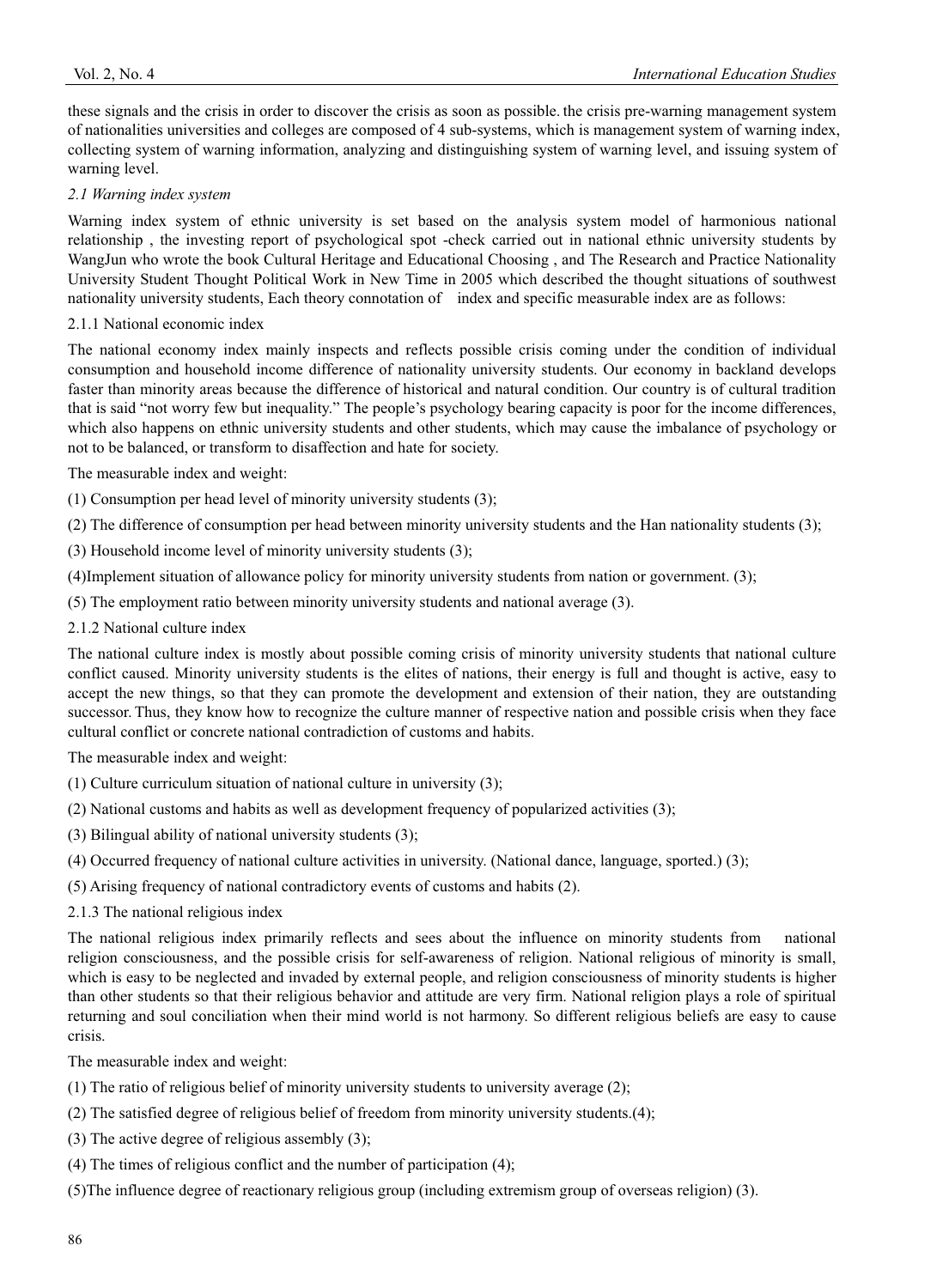2.1.4 The national identification index:

National identification index mainly inspects that the minority students how to see their ethnic identity, or choose what nation crisis tags. In 2000, the research on ethnic and national identity attribution by Hunter and Reed shows that: one part of the national members have strong national self-esteem, achievement awareness and ethnic identity, showing a group of internal and external group rejection preference; another part of the national members to bring about inferiority, pessimistic, negative attitude and negative identity due to the weakness and disadvantage of the nationality. The two extremes are both easy to produce crisis.

The measurable index and weight:

- (1) The identity of ethnic identity (4);
- (2) The identity of ethnic culture (2);
- (3) The identity of national religious (2);
- (4) The identity of ethnic language(2);
- (5) The identity of ethnic history (2);
- (6) National belonging (3).
- 2.1.5 The national psychological index

National psychological index mostly reflects the sensitivity sense of related events and possible crisis on the condition of consciousness difference of minority university students. The cross-cultural researchers think that the consciousness difference plays an important influence on social consequences of minority university students, for they know they are small when nation difference appears. So their psychologies are more sensitive than others and have strong reflection of nation attitude from the crowd.

The measurable index and weight:

- (1) The proportion of the people with strong consciousness difference (3);
- (2) The tolerated extent of nation discrimination (5);
- (3) The tolerated extent of national culture conflict (5);
- (4) The sensitive degree of nation attitude from teachers and students (3);
- (5) The satisfied extent of nation relation stressed by university (2).
- 2.1.6 The external environment index:

The external environment index totally reflects the possible coming crisis from minority university students for social environment which includes nation policy, social attitude of social mainstream and national events. In 2008, the event of Tibetan separatists who destroyed the Olympic torch rose bad influence and concern in the world, even more evidence show that the Tibetan separatists have done bad activities in university. As university students, we how to see these things rationally when social accusable continuously appears, our sensitive mind whether make change

The measurable index and weight:

- (1) The identity of Chinese nation (3);
- (2) The identity of our country (3);
- (3) The satisfied degree of national economic development (3);
- (4) The satisfied degree of the implementation of national preferential policy (2);
- (5) The sensitive degree of national emergent events (3);
- (6) The degree of satisfaction of the actual situation of national relations (3);
- (7) Opposite ideology permeability (3).

Insert Figure 1 Here

#### *2.2 The system of information gathering*

This part mainly about information gathering according to pre-warning index system above and the content is comprehensive and specific. The construction and operation of system of crisis information gathering needs to pay attention to three aspects:

2.2.1 Establishing the channel of information gathering. We can not acquire information from statistic report forms or statistic institution gathering by conventional system for various reasons. So it is necessary to set up a specialized information channel according to the content of index system that can meet specific need and form special, smooth and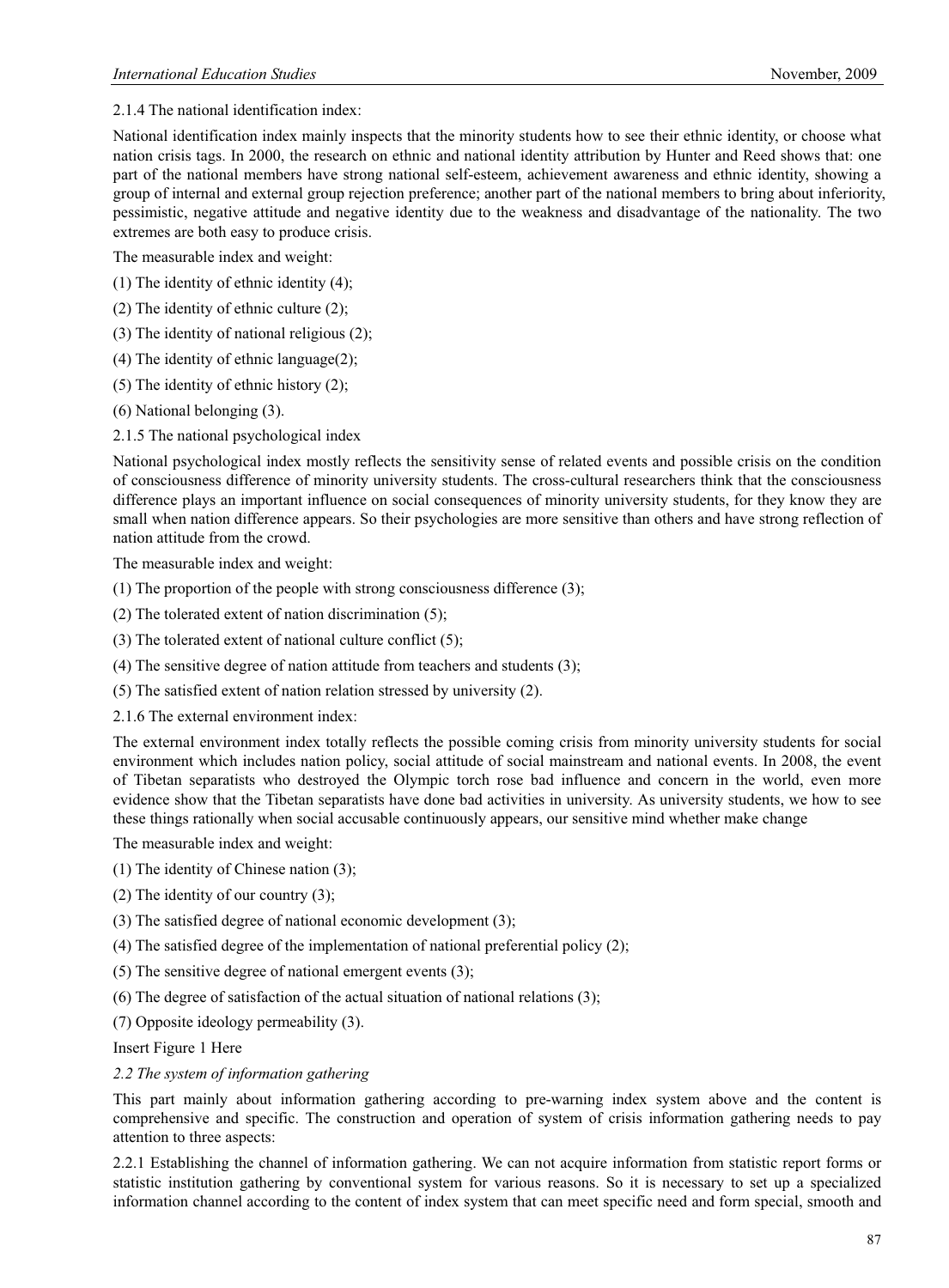reliable system of information gathering.

2.2.2 Information gathering should concern the three aspects: individual, school and society. The individual aspect generally refers to psychological problems of minority students, it is easy to cause problems when they enter the mainstream culture system and face continuous culture adaption , test and nation reorganization; The school aspect is about the unequal phenomena occurred for the poor management process in university , as a result the crisis appear and shackle of management ; Social aspect means all kinds of dynamic thought and crisis symptom information when related nation events occurred in society influence nation university students..

2.2.3 Doing well information junior process. Pre-warning index system of nation university includes compound index based on original index synthesis and need the people who have the ability of identifying the data and operating computer to carry out.

# *2.3 The analysis system of crisis level*

The analysis system of crisis level need to go through two stages: statistical analysis of and experts identify judgment:

2.3.1 Mathematical and statistical analysis. It mainly counts information gathered according to pre-warning index by comprehensive evaluation method, and put the results into relative warning area. (Warning area is arranged artificially in advance, such as warning degree is expressed in order by green, blue, yellow, orange, red, and so on) .These work can be operated not only by hand but also by compute. But in the long run, index system should be adjusted in different stage in view of the fact that the index system needs more data, and the things of every year should to be compared dynamically. Therefore it is sound and economic to establish the system of mathematical and statistical analysis if the condition exists.

2.3.2 Identifying judgment of experts. The computer can't completely replace the work of brain; especially the experts from every field need to analyze the warning limit of every index and warning situation appeared at any time. So we should build expert storeroom to carry out the investigation of Delphic method by internet and achieve intellectualized interaction between people and compute, the advice of warning reorganization and judgment can be in accordance with factual institution.

# *2.4 The distribution system of warning level*

The distribution system of warning level means output system of warning and its function is to send alarm to potential victims by using proper measure in right time. We must confirm the scope and object of alarm according to warning level in the crisis management of Nation University, especially alarm scope and object are not to be expanded to avoid the unnecessary reaction and panic and ripple effect that larges the crisis and danger.

The specific forms of warning level distribution means labels which like signal lights of traffic control is regarded as waning signals, and directly reflect the counted result of data management system and analysis from experts. For example, according to international practice, "green area" shows without warning," blue area" shows trivial warning , "yellow area" means moderate warning , "orange area" means severe warning and "red area" means gigantic warning.

Assessment and prediction is main function of distribution system of warning level, the former is the alarm signal sent after assessing the reality of social stability in ethnic university; The latter is the forecasting alarm signal sent according to the prediction of experts and simulation of future change. Thus managers can predict and judge according to the development of ethnic university and make corresponding decision.

# **3. The problems that we should stress in constructing and operating pre-warning system of crisis of ethnic university**

Comparing to the normal university, pre-warning system of crisis of ethnic university is constructed and operated on the condition of nation relation, so we put forward the problems stressed as follows:

# *3.1 Grasping the pre- warning management system of crisis based on concentrated and multilateral ethnic relation*

Ethnic university as a special carrier gathers the elites from 56 ethnic groups and forms a highly concentrated and multilateral ethnic relation. In the special environment of ethnic relation, "ethnic relation" is not merely means the relationship between Han Nationality and minority nationality, but also the relationship among ethnic minorities, thus constituting a multilateral ethnic relationship.

Now, China is a period of social transition, many new trends of thought, cultural, belief and value interaction strongly influence the thought and belief of ethnic university students in a very complex way, and the reason for crisis and probability caused may be higher normal university. Thus, higher demand is put forward in pre-warning management of ethnic university. In this paper, the design of pre-warning management system in ethnic is only preliminary, which need the managers and researcher of ethnic university to put into practice and continuously explore, deepen and complete it according to concentrated and multilateral ethnic relation.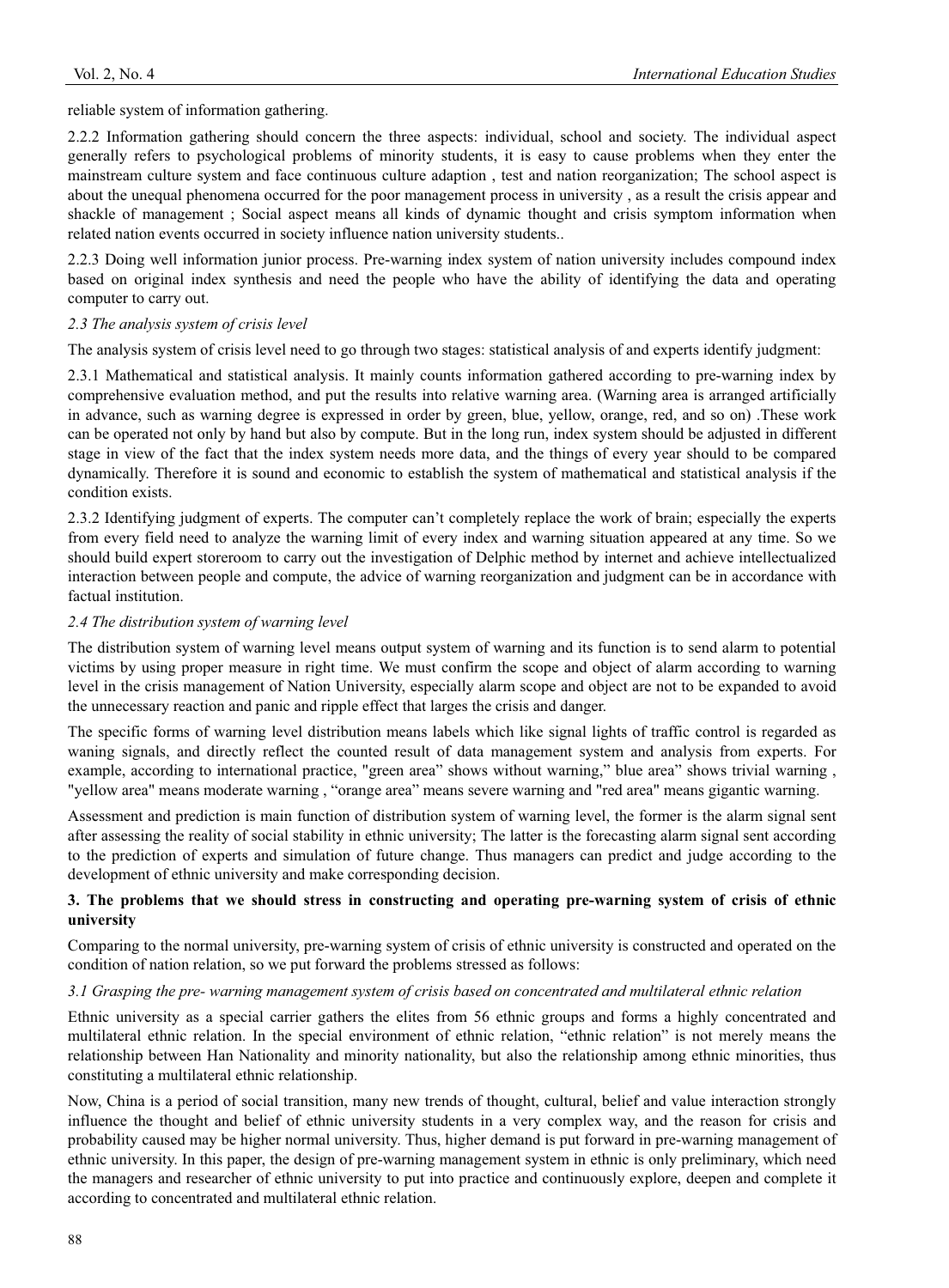#### *3.2 Strengthening the sensitivity of the pre-warning information of crisis and preventing "allergic reaction"*

The proper principle of establishing pre-warning system of crisis in ethnic universities is very important. Because not all conflicts or crisis happened in ethnic university are related to ethnic problems or crisis. For example, general interpersonal problems and civil disputes may influence the social stability of schools more or less; ethnic relationship belongs to anther character problem. So we should tell the difference between them, we should not confuse them, but also we should prevent the former the latter on certain condition. Thus, index built, information gathered, warning judged and alarm sent should be paid attention, especially to prevent sensitive attitude for ethnic relation and regarding the general social problems in ethnic university as ethnic relation to solve basely as a result to expand the problem of "national relation".

#### *3.3 Training specialized managers of national relation in the combination of theory and practice*

Chinese ethnic contradictions have never stopped in history, and the management of ethnic relation is still a prominent problem in every history stage. Yet the specialized managers of pre-warning crisis about national relation are scarce, so we should train some specialized managers of pre-warning crisis about national relation. Ethnic university exists special condition with theoretical study and practice of pre-warning management, so we should train some professional or part-time people according to factual things who can apply management system of pre-warning crisis by using the advantage of intelligence resource and nation gathering of national university, and sett up special courses about pre-warning management of ethnic relation. We should support management system of pre-warning crisis in the aspects of theoretical research and practical operation, also it train special managers of pre-warning crisis of national relation, which perfects the mechanism and guarantees the development of harmony nation relation .

In short, the minority university students are the hopes that nation develop harmoniously in future. Implementing pre-warning management of crisis in ethnic university, we can find the problems of management and teaching in ethnic university and solve the problems to make the minority university students develop better. Furthermore, it can help minority university students to grasp the life direction properly and treat the national relationship rationally when their thoughts are not mature so as to make contribution to developing our nation and uniting other nations.

#### **References**

Chinese united front theory seminar. (2005). *Theory research of the national religious in Gansu. Chinese national policy and the ethnic relations studies*. Beijing: people's publishing house. Gansu. Gansu province in, 203.

Jian Wang and Minggang Wan. (2005). *Multicultural education comparison research*.Beijing: National Press. 72.

Ming Xie. (2002). The cultural differences influence international communication. *Contemporary media*. (5).

MingGang Wan. (2005). *Multicultural perspective values and national identification research*. Beijing: National Press .4.

MingGang Wan. (2005). *Multicultural perspective values and national identification research*. Beijing: National Press.:43.

Ning Lin and Lan Feng. (2002). *The national college students' ideological political work and study in the new period*. Beijing: The central university for nationalities publishing. 121.

PengJun Xiao. (2003). *Public crisis management*. Beijing: Chinese University Press. 68.

QingFang Zhu. (1992). *Social application.* Beijing: Chinese statistical press. 14-17.

Shuyu Wu. (2006). National regions to construct the harmonious society theory.*Theory frontier*. (8).

Song Yu. (2002). Improve school national relationship to create civilized campus environment. *Aba teachers college journal*. (l).

YaoJun Yan. (2008). The ethnic relationship logical structure and system analysis model -- measure the harmonious state of index system setting. *Journal of ZhongNan university for nationalities*. (6).